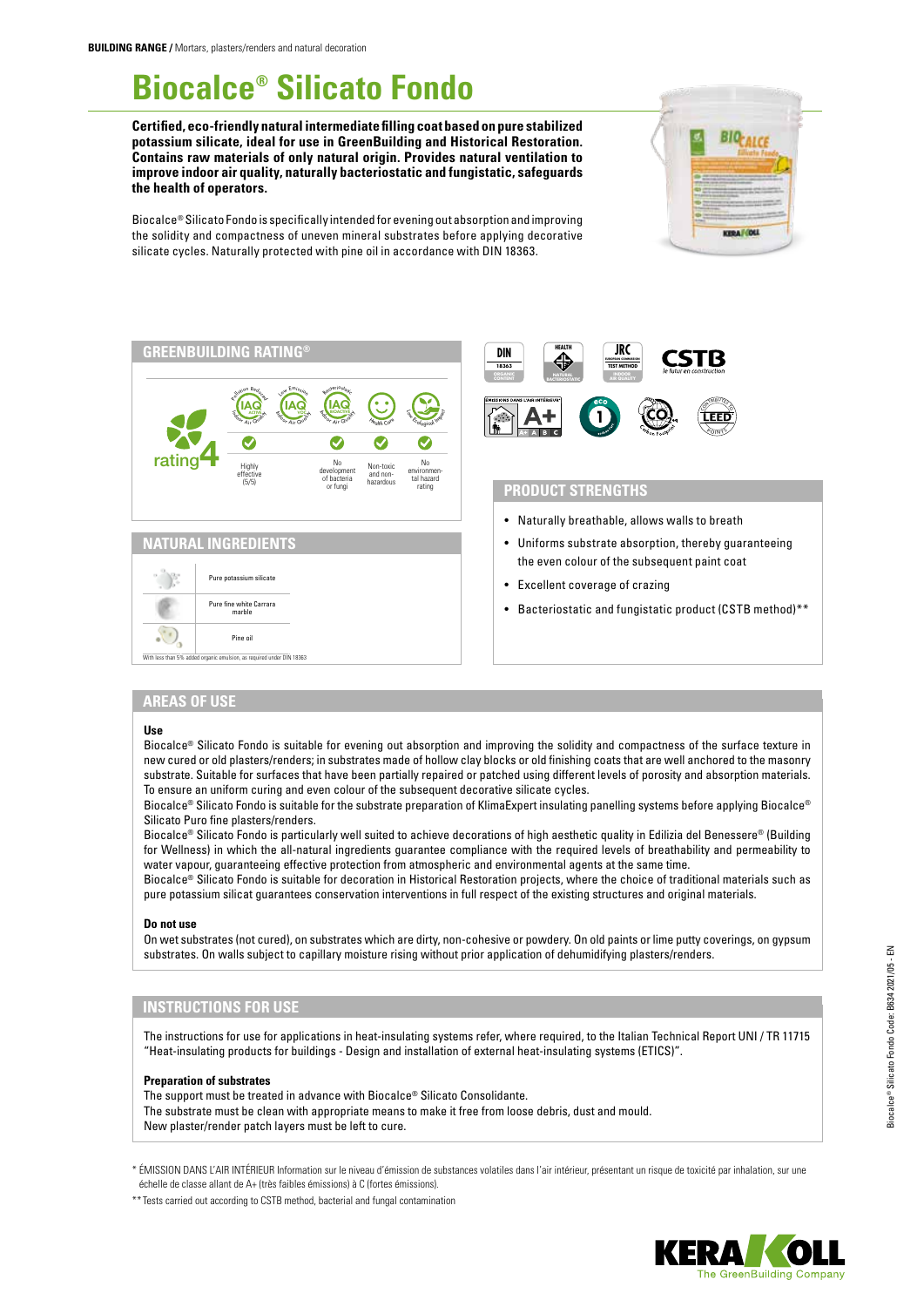# **INSTRUCTIONS FOR USE**

On surfaces coated with paint or partially deteriorated decorative coatings, remove all loose debris and particles unbonded to the substrate.

The substrate must be dry at the time of application.

For the treatment of substrates other than those mentioned and for additional information on the types of intervention to be carried out, we recommend to consult Kerakoll's Guide to decorating and preparing substrates.

#### **Preparation**

Mix carefully before use. Use the product undiluted or diluted with Biocalce® Silicato Consolidante to a maximum of 25% in volume, depending on porosity and degree of absorption of the substrate. For internal surfaces Biocalce® Silicato Fondo can be diluted with clean water to a maximum of 25% by volume.

Biocalce® Silicato Fondo filling coat may be coloured by adding up to 25% of Biocalce® Silicato Puro Pittura to obtain a coloured base before application of Biocalce® Silicato Puro fine plasters/renders.

#### **Application**

Apply one or more coats with a brush and/or wool roller, according to the type of the facades and support. Overlay the silicate-based cycle after 12 hours.

Apply Biocalce® Silicato Fondo at temperatures from +8 °C to +30 °C and relative humidity lower than 80%. Protect from frost. For applications in heat-insulating systems, the indications given refer to UNI / TR 11715 - paragraph 9.

#### **Cleaning**

Biocalce® Silicato Fondo is a natural product and tools can be cleaned using only water before the product hardens.

### **SPECIAL NOTES**

The subsequent paint layer should be applied when Biocalce® Silicato Fondo has hardened completely, and in any case not less than 12 hours after completion of the preceding layer.

When applying, check the full coverage of the underlying masonry. In presence of clear residue, a second coat is recommended. Given the purity of the Biocalce® Silicato Fondo formula and its high alkalinity, adjacent surfaces must be protected during application. Contact with silicate products can damage urban furniture and glass, ceramic, natural stone, terracotta and metals. Any splashes of product must be removed immediately with clean water.

# **ABSTRACT**

*Biocalce® Silicato Fondo is a specific, filling layer with a pure silicate, pine oil, natural fibre base, with fine and reactive lamellar fillers to correct imperfections and to even out the absorption of the substrates before applying decorative silicate cycles.*

*Biocalce® Silicato Fondo can be diluted adding Biocalce® Silicato Consolidante to a maximum of 25% in volume, this all depends on the porosity of the support.*

*Provides natural ventilation to improve indoor air quality, naturally bacteriostatic and fungistatic, GreenBuilding Rating® 4. Specifically intended for uneven or micro-cracked substrates in Edilizia del Benessere® (Building for Wellness) and Historical Restoration and conservation of Italian superintendence for environmental and architectural heritage listed buildings\*\*.*

*Biocalce® Silicato Fondo coverage: ≈ 0.25 l/m<sup>2</sup> per single coat.* 

*\*\* Tests carried out according to CSTB method, bacterial and fungal contamination*

# **TECHNICAL DATA COMPLIANT WITH KERAKOLL QUALITY STANDARD**

| pearance                          | white liquid                                                              |  |
|-----------------------------------|---------------------------------------------------------------------------|--|
| Shelf life                        | $\approx$ 6 months from production in the original sealed packaging       |  |
| Warning                           | protect from frost, avoid direct exposure to sunlight and sources of heat |  |
|                                   | 14 I buckets                                                              |  |
| Temperature range for application | from $+8$ °C to $+30$ °C.                                                 |  |
| on packaging                      | ≈ 12                                                                      |  |
| <b>R.H.</b> limit value           |                                                                           |  |
| Volumetric mass (specific weight) | $\approx 1.6$ kg/ $\ell$                                                  |  |
| Drv 105                           |                                                                           |  |
| 'y dry at 23 °C and 80% R.H       | 72 hrs                                                                    |  |
| ioverage                          | $\approx 0.15-0.25$ $\ell/m^2$ for each coat                              |  |

*Values taken at +20 ± 2 °C, 65 ± 5% R.H. and no ventilation. Data may vary depending on specific conditions at the building site.*